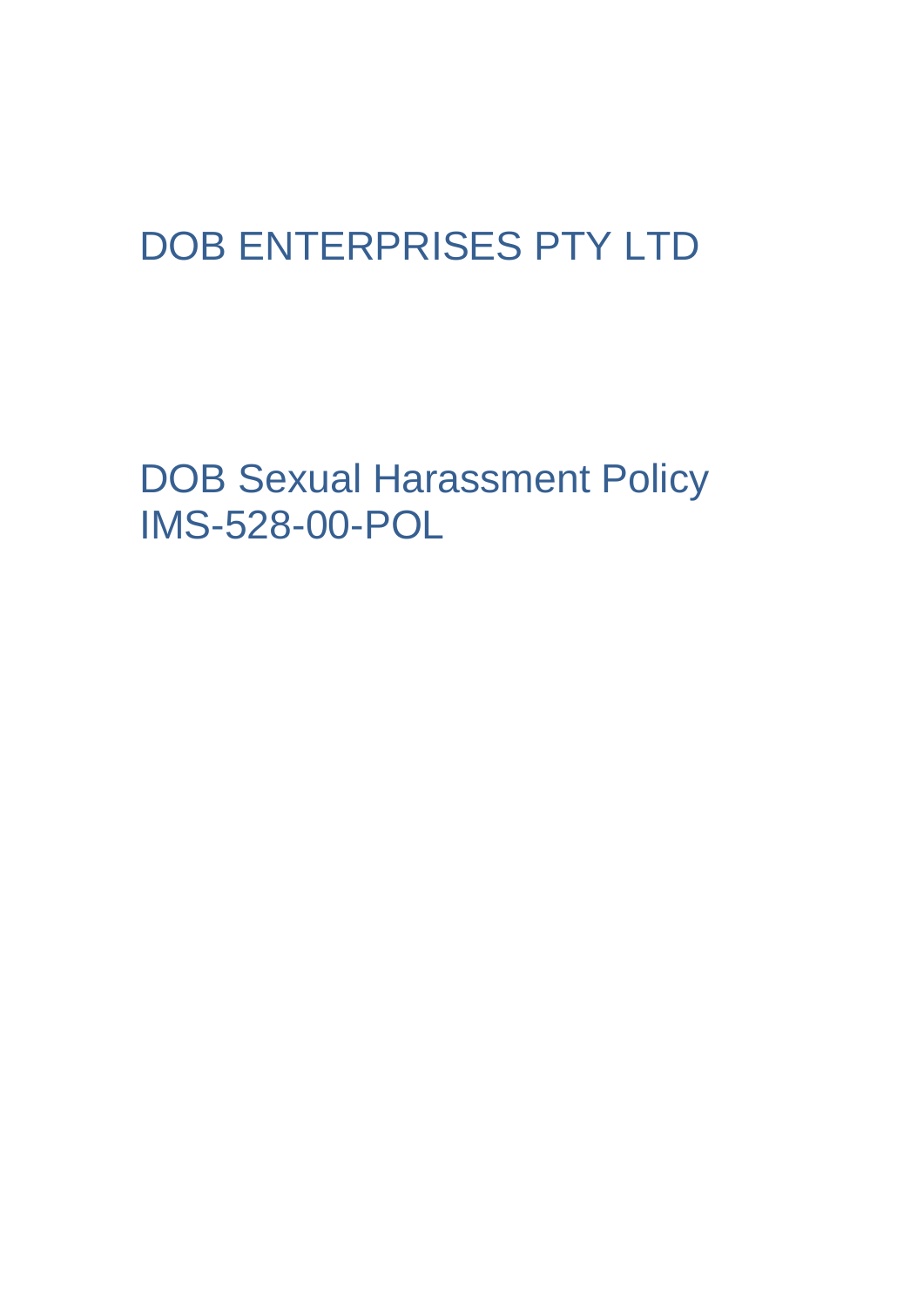## **Revision History**

| <b>Date</b> | <b>Rev</b>     | <b>Modified</b><br><b>By</b> | <b>Changes Made,</b><br><b>Review History</b> | <b>Reviewed</b><br>by | <b>Approved</b><br>by |
|-------------|----------------|------------------------------|-----------------------------------------------|-----------------------|-----------------------|
| 19.02.19    | $\overline{0}$ | Sunette<br>Opperman          | Creation                                      | S Rupert              | S Rupert              |
|             |                |                              |                                               |                       |                       |
|             |                |                              |                                               |                       |                       |
|             |                |                              |                                               |                       |                       |
|             |                |                              |                                               |                       |                       |
|             |                |                              |                                               |                       |                       |
|             |                |                              |                                               |                       |                       |
|             |                |                              |                                               |                       |                       |
|             |                |                              |                                               |                       |                       |

| mbc <sup>-</sup>                                            | DOB ENTERPRISES PTY LTD<br>ABN 20112 866001                                                   | Revision    | 0               | Date | 19.02.19 |  |  |
|-------------------------------------------------------------|-----------------------------------------------------------------------------------------------|-------------|-----------------|------|----------|--|--|
| <b>Informer Neg</b><br>mbc`<br>mbc<br>mle<br>sursing agency | Level 1 49 Horton Street<br>Port Macquarie NSW 2444<br>Ph: 1 300 854 622<br>Fax: 02 6583 8468 | Document No | IMS -528-00-POL | Page |          |  |  |
| Page 2 of 3<br>UNCONTROLLED WHEN PRINTED OR DOWNLOADED      |                                                                                               |             |                 |      |          |  |  |